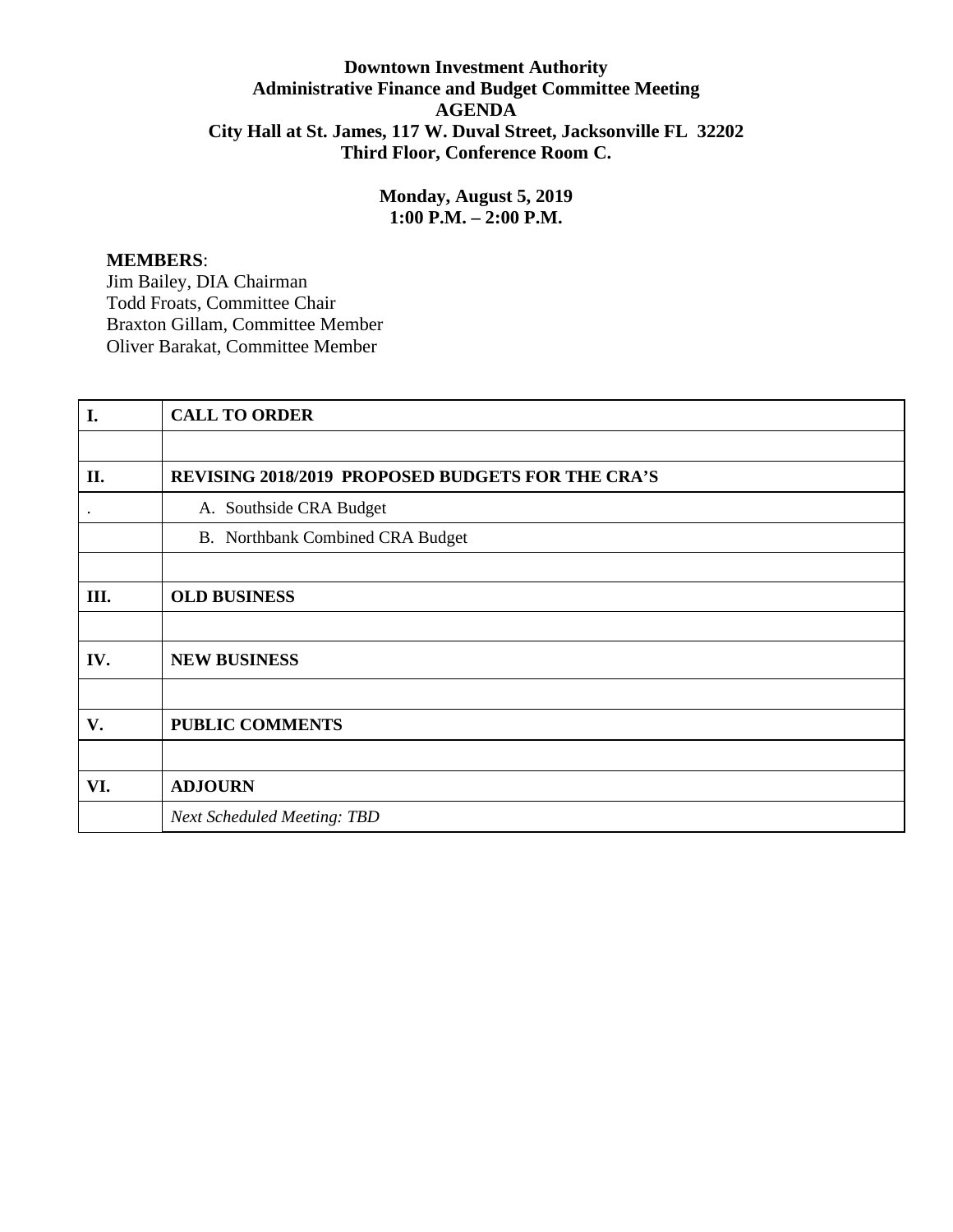Downtown Investment Authority Administrative Finance and Budget Committee Meeting City Hall at St. James Building, 117 West Duval Street, Jacksonville, Florida 32202 Third Floor, Conference Room C

> Monday, August 5, 2019 1:00 p.m.



 $\overline{\phantom{a}}$  , where  $\overline{\phantom{a}}$ 

## Subject: REVISING 2018/2019 PROPOSED BUDGETS FOR THE CRA'S

Date and Time: Monday, August 5, 2019 at 1:02 p.m.

Location: Lynwood Roberts Room, St. James Bldg.

#### **Finance & Budget Sub Committee Meeting attendees:**

- Todd Froats **–** Chair
- Oliver Barakat
- Braxton Gillam
- Carol Worsham
- DIA: Lori Boyer, Guy Parola, Jackie Mott and Karen Underwood-Eiland

#### **I. Southside CRA Budget**

Committee Chairman Todd Froats called the meeting to order.

CEO Boyer updated the committee on the 2018/2019 Tax Increment District Budgets.

Handouts of the Southside CRA Plan Capital Projects were provided to the committee members. She referenced the right hand column status reflects any number accounting entries that will require clean up actions because the budget that was recorded in the accounting system may differ from the budget that was approved by Council. The DIA is reconciling accounts for five (5) Years.

The Board discussed the current year's budget and some suggested carry-over funds to be reallocated.

Committee Chairman Froats stated in addition to correcting the balances, are we putting in place some controls that it does not happen again. CEO Boyer replied yes. The City is changing over to a new accounting system that as of October 1<sup>st</sup> that would be able to have a specific line item for each project.

It appears that some funding's swept from years 2014-2015.

CEO Boyer provided background of a handout of the Southside TID (SF182).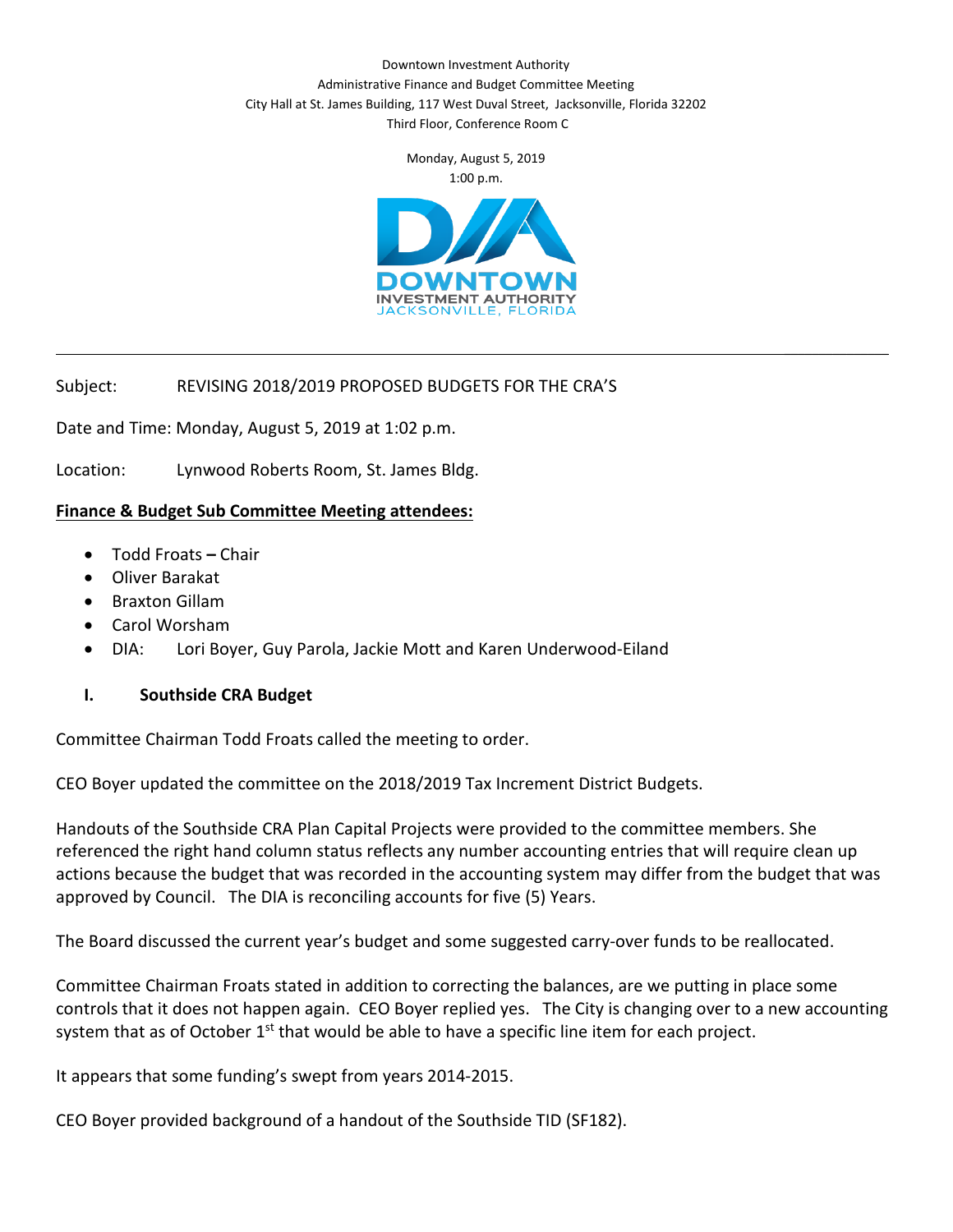## **A MOTION WAS MADE BY BOARD MEMBER BARAKAT AND SECONDED BY BOARD MEMBER GILLAM TO RECOMMEND APPROVAL OF THE 2018/2019 REVISED BUDGET AS PRESENTED.**

### **THE MOTION PASSED UNANIMOUSLY 3-0-0**.

CEO Boyer will present a resolution at the August 7, 2019 DIA Board Meeting as a revision to the Southbank as a recommendation from the Finance Committee.

## **II. Southside TID (SF 182) Plan Professional Services.**

CEO Boyer provided a handout of the South side TID (SF 182) Plan Professional Services. During the upcoming year, it would not be bad to have some funds available for Retail Enhancement Grants in the Southbank for a walkable environment along the street.

Committee Chairman Froats asked what the total balance of the Retail Enhancement Grant. Guy Parola responded between the Northbank increment districts its \$893,629.

CEO Boyer met with Board Member Moody, he expressed interest in looking at Retail Enhancement on Kings Avenue and Hendricks within the district on both corridors that he thought could use some improvement.

# **A MOTION WAS MADE BY BOARD MEMBER GILLAM AND SECONDED BY BOARD MEMBER BARAKAT TO HAVE A MORE FULLSOME CONVERSATION AS TO PUT THE \$150k THAT CEO BOYER ALLUDED TO PUT IN THE DISTRICT. IF THE BOARD HAD THE ABILITY TO GO BACK AND CAPTURE THE FUNDING IF NEEDED.**

### **THE MOTION PASSED UNANIMOUSLY 3-0-0.**

## **III. Northbank Combined FY 18-19 Budget**

Guy Parola brought forth Northbank combined FY 18-19 Budget. A handout was provided.

CEO Boyer reported by legislation the Northbank was combined years ago. The accounting system was carrying them combined, and then there was an issue with recording the revenue separately.

CEO Boyer is working on using professional service funding in the DIA this year that was recaptured from salaries to both move forward with the two-way street traffic counts and engineering study that needs to be finished to conduct implementation. She also stated tree planting designs for both the Riverwalk and some rights-of-way to use tree fund dollars for tree planting.

Retail Enhancement Committee discussed expanding the footprint of Retail Enhancement programs downtown on the Northbank, and advertising its availability. Having more retail and restaurants downtown would be important to the residents.

# **A MOTION WAS MADE BY BOARD MEMBER BARAKAT AND SECONDED BY BOARD MEMBER GILLAUM RECOMMENDING TO REALLOCATE THE CURRENT UNALLOCATED SURPLUS OF \$1,030 TO THE NORTHBANK RETAIL ENHANCEMENT PROGRAM.**

#### **THE MOTION PASSED UNANIMOUSLY 3-0-0.**

CEO Boyer will bring the amended budget with the action to the August 7, 2019 DIA Board Meeting.